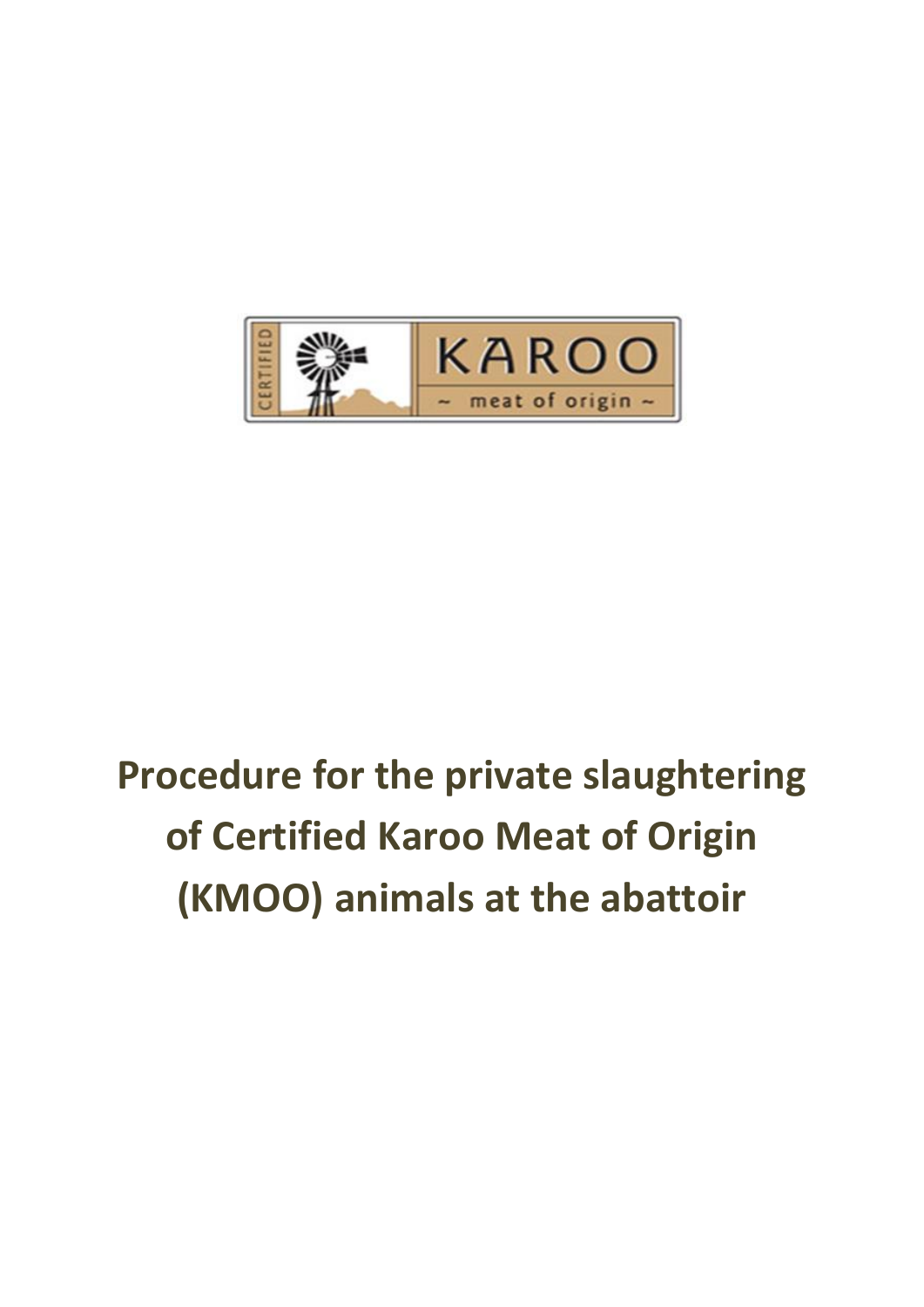

The *Certified Karoo Meat of Origin* (KMOO) mark guarantees the origin and flavour of *Karoo* meat.

### **1. Introduction**

- This procedure is applicable to the slaughter of animals raised on certified KMOO farms and delivered to a KMOO certified abattoir for private slaughtering.
- In order to market the meat as KMOO certified meat it should only be packed by a certified KMOO butchery/ packer/ processor.
- A list of all the certified members are available on the KMOO website at <http://www.karoomeatoforigin.com/members/>
- Meat can only be marketed under the KMOO certification mark if the chain from farm to abattoir to packer is KMOO certified.

### **2. Procedure**

- The certified KMOO farmer delivers the animals to the abattoir.
- Farmer *completed "Declaration of Compliance"* and hands it in at the abattoir
- Indicate clearly on the *"Declaration of Compliance"* that the animals are for private slaughtering
- Farmer indicates on the *"Declaration of Compliance"* that he/she forfeited the portion of the money that he/she would normally receive for the  $5<sup>th</sup>$ quarter.
- Abattoir "tags" KMOO carcasses as normal and stamp the carcass with the KMOO stamp. This is done on all carcasses that conform to the KMOO specification.

| <b>Breed</b>          |                    | Preferably meat breed types with good<br>bone: muscle ratio with an even fat<br>distribution. |
|-----------------------|--------------------|-----------------------------------------------------------------------------------------------|
| <b>Carcass mass</b>   |                    | 14 to 24kg                                                                                    |
| <b>Classification</b> | Age classes        | A, AB, B and C                                                                                |
|                       | <b>Fat classes</b> | $1$ to $6$                                                                                    |
|                       | Conformation       | 3, 4 and 5                                                                                    |
| <b>Damage</b>         |                    | Only F1 damage allowed                                                                        |

#### **Specification:**